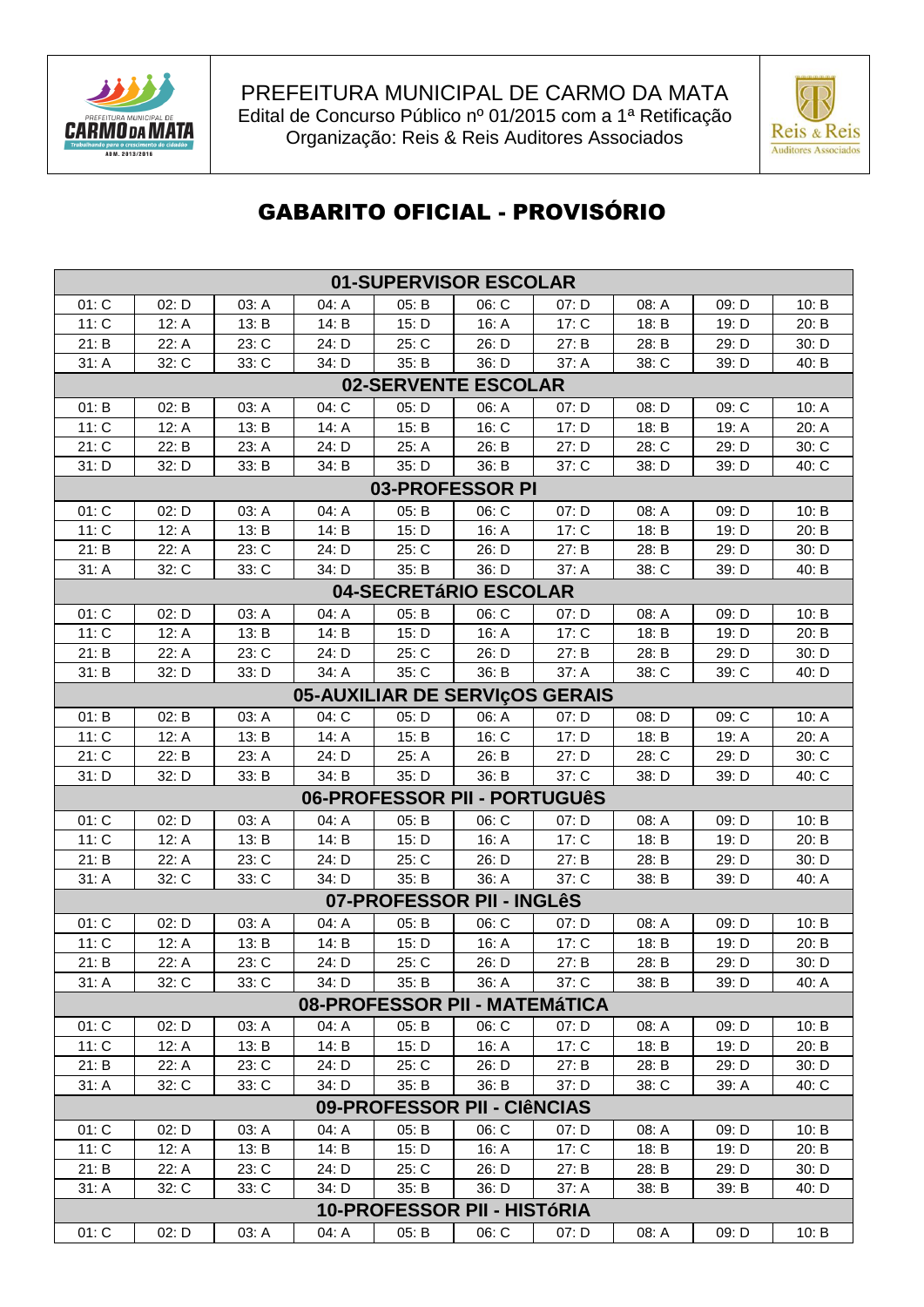



| 11: C                               | 12: A | 13: B | 14: B | 15: D | 16: A                             | 17: C   | 18: B   | 19: D | 20: B   |  |  |  |
|-------------------------------------|-------|-------|-------|-------|-----------------------------------|---------|---------|-------|---------|--|--|--|
| 21: B                               | 22: A | 23: C | 24: D | 25: C | 26: D                             | 27: B   | 28: B   | 29: D | 30: D   |  |  |  |
| 31: A                               | 32: C | 33: C | 34: D | 35: B | 36: C                             | 37: C   | 38: B   | 39: D | 40: A   |  |  |  |
| <b>11-PROFESSOR PII - GEOGRAFIA</b> |       |       |       |       |                                   |         |         |       |         |  |  |  |
| 01: C                               | 02: D | 03: A | 04: A | 05: B | 06: C                             | 07: D   | 08: A   | 09: D | 10: B   |  |  |  |
| 11: C                               | 12: A | 13: B | 14: B | 15: D | 16: A                             | 17: C   | 18: B   | 19: D | 20: B   |  |  |  |
| 21: B                               | 22: A | 23: C | 24: D | 25: C | 26: D                             | 27: B   | 28: B   | 29: D | 30: D   |  |  |  |
| 31: A                               | 32: C | 33: C | 34: D | 35: B | 36: B                             | 37: A   | 38: D   | 39: C | 40: B   |  |  |  |
| <b>12-PROFESSOR PII - ARTES</b>     |       |       |       |       |                                   |         |         |       |         |  |  |  |
| 01: C                               | 02: D | 03: A | 04: A | 05: B | 06: C                             | 07: D   | 08: A   | 09: D | 10: B   |  |  |  |
| 11: C                               | 12: A | 13: B | 14: B | 15: D | 16: A                             | 17: C   | 18: B   | 19: D | 20: B   |  |  |  |
| 21: B                               | 22: A | 23: C | 24: D | 25: C | 26: D                             | 27: B   | 28: B   | 29: D | 30: D   |  |  |  |
| 31: A                               | 32: C | 33: C | 34: D | 35: B | 36: B                             | 37: A   | 38: C   | 39: C | 40: D   |  |  |  |
| 13-PROFESSOR PII - ENSINO RELIGIOSO |       |       |       |       |                                   |         |         |       |         |  |  |  |
| 01: C                               | 02: D | 03: A | 04: A | 05: B | 06: C                             | 07: D   | 08: A   | 09: D | 10: B   |  |  |  |
| 11: C                               | 12: A | 13: B | 14: B | 15: D | 16: A                             | 17: C   | 18: B   | 19: D | 20: B   |  |  |  |
| 21: B                               | 22: A | 23: C | 24: D | 25: C | 26: D                             | 27: B   | 28: B   | 29: D | 30: D   |  |  |  |
| 31: A                               | 32: C | 33: C | 34: D | 35: B | $36:$ C                           | 37: D   | 38: A   | 39: B | 40: D   |  |  |  |
|                                     |       |       |       |       | <b>14-MOTORISTA DE AMBULÂNCIA</b> |         |         |       |         |  |  |  |
| 01: A                               | 02: C | 03: D | 04: B | 05: A | 06: C                             | 07: A   | 08: C   | 09: D | 10: C   |  |  |  |
| 11: B                               | 12: C | 13: D | 14: A | 15: B | 16: C                             | 17: A   | 18: C   | 19: B | 20: A   |  |  |  |
| 21: B                               | 22: C | 23: C | 24: D | 25: D | 26: D                             | 27: B   | 28: B   | 29: A | $30:$ C |  |  |  |
| 31: A                               | 32: C | 33: C | 34: C | 35: D | 36: C                             | 37: C   | 38: B   | 39: D | 40: B   |  |  |  |
| <b>15-ENFERMEIRO</b>                |       |       |       |       |                                   |         |         |       |         |  |  |  |
| 01: C                               | 02: D | 03: A | 04: A | 05: B | 06: C                             | 07: D   | 08: A   | 09: D | 10: B   |  |  |  |
| 11: C                               | 12: A | 13: B | 14: B | 15: D | 16: A                             | 17: C   | 18: B   | 19: D | 20: B   |  |  |  |
| 21: B                               | 22: A | 23: C | 24: D | 25: C | 26: D                             | 27: B   | 28: B   | 29: D | 30: D   |  |  |  |
| 31: A                               | 32: D | 33: C | 34: D | 35: B | 36: A                             | 37: D   | 38: A   | 39: C | 40: D   |  |  |  |
|                                     |       |       |       |       | <b>16-AGENTE ADMINISTRATIVO</b>   |         |         |       |         |  |  |  |
| 01: C                               | 02: D | 03: A | 04: A | 05: B | 06: C                             | 07: D   | 08: A   | 09: D | 10: B   |  |  |  |
| 11: C                               | 12: A | 13: B | 14: B | 15: D | 16: A                             | 17: C   | 18: B   | 19: D | 20: B   |  |  |  |
| 21: B                               | 22: A | 23: C | 24: D | 25: C | 26: D                             | 27: B   | 28: B   | 29: D | 30: D   |  |  |  |
| 31: D                               | 32: D | 33: C | 34: A | 35: B | 36: C                             | 37: B   | 38: C   | 39: C | 40: D   |  |  |  |
|                                     |       |       |       |       | <b>17-OPERADOR DE RECICLAGEM</b>  |         |         |       |         |  |  |  |
| 01: B                               | 02: D | 03: A | 04: D | 05: C | 06: A                             | 07: C   | 08: B   | 09. A | 10: D   |  |  |  |
| 11: $A$                             | 12: C | 13: C | 14: B | 15: C | 16: A                             | 17: D   | $18:$ C | 19: B | 20: D   |  |  |  |
| 21: D                               | 22: D | 23: B | 24: B | 25: D | 26: B                             | 27: C   | 28: D   | 29: D | 30: C   |  |  |  |
|                                     |       |       |       |       | 18-OPERÁRIO                       |         |         |       |         |  |  |  |
| 01: B                               | 02: B | 03: A | 04: C | 05: D | 06: A                             | 07: D   | 08: D   | 09: C | 10: $A$ |  |  |  |
| 11: C                               | 12: A | 13: B | 14: A | 15: B | $16:$ C                           | 17: D   | 18: B   | 19: A | 20: A   |  |  |  |
| 21: C                               | 22: B | 23: A | 24: D | 25: A | 26: B                             | 27: D   | 28: C   | 29: D | 30: C   |  |  |  |
| 31: D                               | 32: D | 33: B | 34: B | 35: D | 36: B                             | 37: C   | 38: D   | 39: D | 40: C   |  |  |  |
|                                     |       |       |       |       | 19-VIGIA                          |         |         |       |         |  |  |  |
| 01: B                               | 02: B | 03: A | 04: C | 05: D | 06: A                             | 07: D   | 08: D   | 09: C | 10: A   |  |  |  |
| 11: C                               | 12: A | 13: B | 14: A | 15: B | 16: C                             | 17: D   | 18: B   | 19. A | 20: A   |  |  |  |
| 21: C                               | 22: B | 23: A | 24: D | 25: A | 26: B                             | 27: D   | 28: C   | 29: D | 30: C   |  |  |  |
| 31: D                               | 32: D | 33: B | 34: B | 35: D | 36: B                             | $37:$ C | 38: D   | 39: D | 40: C   |  |  |  |
|                                     |       |       |       |       | <b>20-PEDREIRO</b>                |         |         |       |         |  |  |  |
| 01: B                               | 02: B | 03: A | 04: C | 05: D | 06: A                             | 07: D   | 08: D   | 09: C | 10: A   |  |  |  |
| 11: C                               | 12: A | 13: B | 14: A | 15: B | 16: C                             | 17: D   | 18: B   | 19: A | 20: A   |  |  |  |
| 21: C                               | 22: B | 23: A | 24: D | 25: A | 26: B                             | 27: D   | 28: C   | 29: D | 30: C   |  |  |  |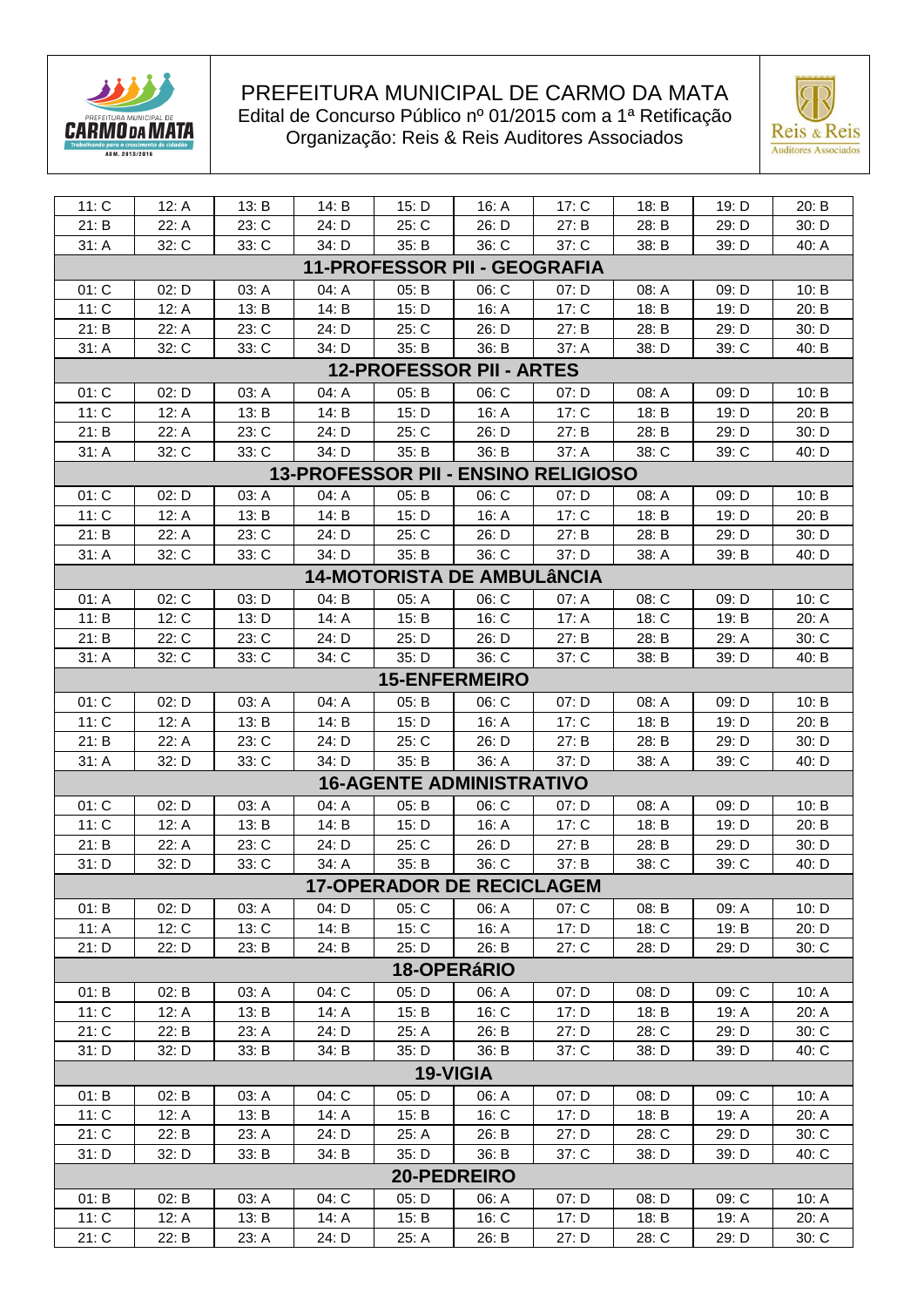



| 31: D                                                                                                 | 32: D             | 33: B          | 34: B          | 35: D                 | 36: B           | 37: B                                    | 38: D              | 39: D          | 40: A              |  |  |  |
|-------------------------------------------------------------------------------------------------------|-------------------|----------------|----------------|-----------------------|-----------------|------------------------------------------|--------------------|----------------|--------------------|--|--|--|
|                                                                                                       |                   |                |                | <b>21-CALCETEIRO</b>  |                 |                                          |                    |                |                    |  |  |  |
| 01: A<br>02: C<br>03: D<br>04: B<br>05: A<br>06: C<br>07: A<br>08: C<br>09: D<br>10: C                |                   |                |                |                       |                 |                                          |                    |                |                    |  |  |  |
| 11: B                                                                                                 | 12: C             | 13: D          | 14: A          | 15: B                 | 16: C           | 17: A                                    | 18: C              | 19: B          | 20: A              |  |  |  |
| 21: B                                                                                                 | 22: C             | 23: C          | 24: D          | 25: D                 | 26: D           | 27: B                                    | 28: B              | 29: A          | 30: C              |  |  |  |
| 31: D                                                                                                 | 32: D             | 33: B          | 34: B          | 35: D                 | 36: B           | 37: C                                    | 38: D              | 39: D          | 40: C              |  |  |  |
|                                                                                                       |                   |                |                |                       |                 |                                          |                    |                |                    |  |  |  |
| <b>22-CARPINTEIRO</b><br>02: C<br>03: D<br>04: B<br>05: A<br>06: C<br>09: D<br>07: A<br>08:C<br>10: C |                   |                |                |                       |                 |                                          |                    |                |                    |  |  |  |
| 01: A                                                                                                 |                   |                |                |                       | 16: C           |                                          |                    |                |                    |  |  |  |
| 11: B<br>21: B                                                                                        | 12: C             | 13: D          | 14: A          | 15: B                 |                 | 17: A                                    | 18: C              | 19: B          | 20: A              |  |  |  |
| 31: D                                                                                                 | 22: C<br>32: D    | 23: C<br>33: B | 24: D<br>34: B | 25: D<br>35: D        | 26: D<br>36: D  | 27: B<br>37: A                           | 28: B<br>38: D     | 29: A<br>39: C | 30: C<br>40: B     |  |  |  |
|                                                                                                       |                   |                |                |                       |                 |                                          |                    |                |                    |  |  |  |
| 23-MOTORISTA - CARTEIRA B                                                                             |                   |                |                |                       |                 |                                          |                    |                |                    |  |  |  |
| 01: A                                                                                                 | 02: C             | 03: D          | 04: B          | 05: A                 | 06: C           | 07: A                                    | 08: C              | 09: D          | 10: C              |  |  |  |
| 11: B                                                                                                 | 12: C             | 13: D          | 14: A          | 15: B                 | 16: C           | 17: A                                    | 18: C              | 19: B          | 20: A              |  |  |  |
| 21: B                                                                                                 | 22: C             | 23: C          | 24: D          | 25: D                 | 26: D           | 27: B                                    | 28: B              | 29: A          | 30: C              |  |  |  |
| 31: A                                                                                                 | 32: C             | 33: C          | 34: C          | 35: D                 | 36: C           | 37: C                                    | 38: B              | 39: D          | 40: B              |  |  |  |
| 24-MOTORISTA - CARTEIRA D                                                                             |                   |                |                |                       |                 |                                          |                    |                |                    |  |  |  |
| 01: A                                                                                                 | 02: C             | 03: D          | 04: B          | 05: A                 | 06: C           | 07: A                                    | 08: C              | 09: D          | 10: C              |  |  |  |
| 11: B                                                                                                 | 12: C             | 13: D          | 14: A          | 15: B                 | 16: C           | 17: A                                    | 18: C              | 19: B          | 20: A              |  |  |  |
| 21: B                                                                                                 | 22: C             | 23: C          | 24: D          | 25: D                 | 26: D           | 27: B                                    | 28: B              | 29: A          | 30:C               |  |  |  |
| 31: A                                                                                                 | 32: C             | 33: C          | 34: C          | 35: D                 | 36: C           | 37: C                                    | 38: B              | 39: D          | 40: B              |  |  |  |
|                                                                                                       | <b>25-COVEIRO</b> |                |                |                       |                 |                                          |                    |                |                    |  |  |  |
| 01: B                                                                                                 | 02: D             | 03: A          | 04: D          | 05: C                 | 06: A           | 07: C                                    | 08: B              | 09: A          | 10: D              |  |  |  |
| 11: A                                                                                                 | 12: C             | 13: C          | 14: B          | 15: C                 | 16: A           | 17: D                                    | 18: C              | 19: B          | 20: D              |  |  |  |
| 21: D                                                                                                 | 22: D             | 23: B          | 24: B          | 25: D                 | 26: B           | 27: C                                    | 28: D              | 29: D          | 30: C              |  |  |  |
| <b>26-ENCANADOR</b>                                                                                   |                   |                |                |                       |                 |                                          |                    |                |                    |  |  |  |
| 01: B                                                                                                 | 02: B             | 03: A          | 04: C          | 05: D                 | 06: A           | 07: D                                    | 08: D              | 09: C          | 10: A              |  |  |  |
| 11: C                                                                                                 | 12: A             | 13: B          | 14: $A$        | 15: B                 | 16: C           | 17: D                                    | 18: B              | 19: A          | 20: A              |  |  |  |
| 21: C                                                                                                 | 22: B             | 23: A          | 24: D          | 25: A                 | 26: B           | 27: D                                    | 28: C              | 29: D          | 30: C              |  |  |  |
| 31: D                                                                                                 | 32: D             | 33: B          | 34: B          | 35: D                 | 36: C           | 37: D                                    | 38: B              | 39: A          | 40: D              |  |  |  |
|                                                                                                       |                   |                |                | 27-OPERÁRIO II - SAAE |                 |                                          |                    |                |                    |  |  |  |
| 01: B                                                                                                 | 02: B             | 03: A          | 04: C          | 05: D                 | 06: A           | 07: D                                    | 08: D              | 09: C          | 10: A              |  |  |  |
| 11: C                                                                                                 | 12: A             | 13: B          | 14: A          | 15: B                 | $16:$ C         | 17: D                                    | 18: B              | 19: A          | 20: A              |  |  |  |
| 21: C                                                                                                 | 22: B             | 23: A          | 24: D          | 25: A                 | 26: B           | 27: D                                    | $28: \overline{C}$ | 29: D          | $30: \overline{C}$ |  |  |  |
| 31: D                                                                                                 | 32: D             | 33: B          | 34: B          | 35: D                 | 36: B           | 37: C                                    | 38: D              | 39: D          | 40: C              |  |  |  |
|                                                                                                       |                   |                |                | <b>28-FISCAL SAAE</b> |                 |                                          |                    |                |                    |  |  |  |
| 01: A                                                                                                 | 02: C             | 03: D          | 04: B          | 05: A                 | 06: C           | 07: A                                    | 08: C              | 09: D          | 10: C              |  |  |  |
| 11: B                                                                                                 | 12: C             | 13: D          | 14: A          | 15: B                 | 16: C           | 17: A                                    | 18: C              | 19: B          | 20: A              |  |  |  |
| 21: B                                                                                                 | 22: C             | 23: C          | 24: D          | 25: D                 | 26: D           | 27: B                                    | 28: B              | 29: A          | 30: C              |  |  |  |
| 31: D                                                                                                 |                   |                |                |                       |                 |                                          |                    |                |                    |  |  |  |
|                                                                                                       | 32: D             | 33: B          | 34: B          | 35: D                 | 36: B           | 37: C                                    | 38: D              | 39: D          | 40: C              |  |  |  |
|                                                                                                       |                   |                |                |                       | 29-VIGIA - SAAE |                                          |                    |                |                    |  |  |  |
| 01: B                                                                                                 | 02: B             | 03: A          | 04: C          | 05: D                 | 06: A           | 07: D                                    | 08: D              | 09: C          | 10: A              |  |  |  |
| 11: C                                                                                                 | 12: A             | 13: B          | 14: $A$        | 15: B                 | 16: C           | 17: D                                    | 18: B              | 19: A          | 20: A              |  |  |  |
| 21: C                                                                                                 | 22: B             | 23: A          | 24: D          | 25: A                 | 26: B           | 27: D                                    | 28: C              | 29: D          | 30: C              |  |  |  |
| 31: D                                                                                                 | 32: D             | 33: B          | 34: B          | 35: D                 | 36: B           | 37: C                                    | 38: D              | 39: D          | 40: C              |  |  |  |
|                                                                                                       |                   |                |                |                       |                 | <b>30-AUXILIAR ADMINISTRATIVO - SAAE</b> |                    |                |                    |  |  |  |
| 01: A                                                                                                 | 02: C             | 03: D          | 04: B          | 05: A                 | 06: C           | 07: A                                    | 08: C              | 09: D          | 10: C              |  |  |  |
| 11: B                                                                                                 | 12: C             | 13: D          | 14: A          | 15: B                 | 16: C           | 17: A                                    | 18: C              | 19: B          | 20: A              |  |  |  |
| 21: B                                                                                                 | 22: C             | 23: C          | 24: D          | 25: D                 | 26: D           | 27: B                                    | 28: B              | 29: A          | 30: C              |  |  |  |